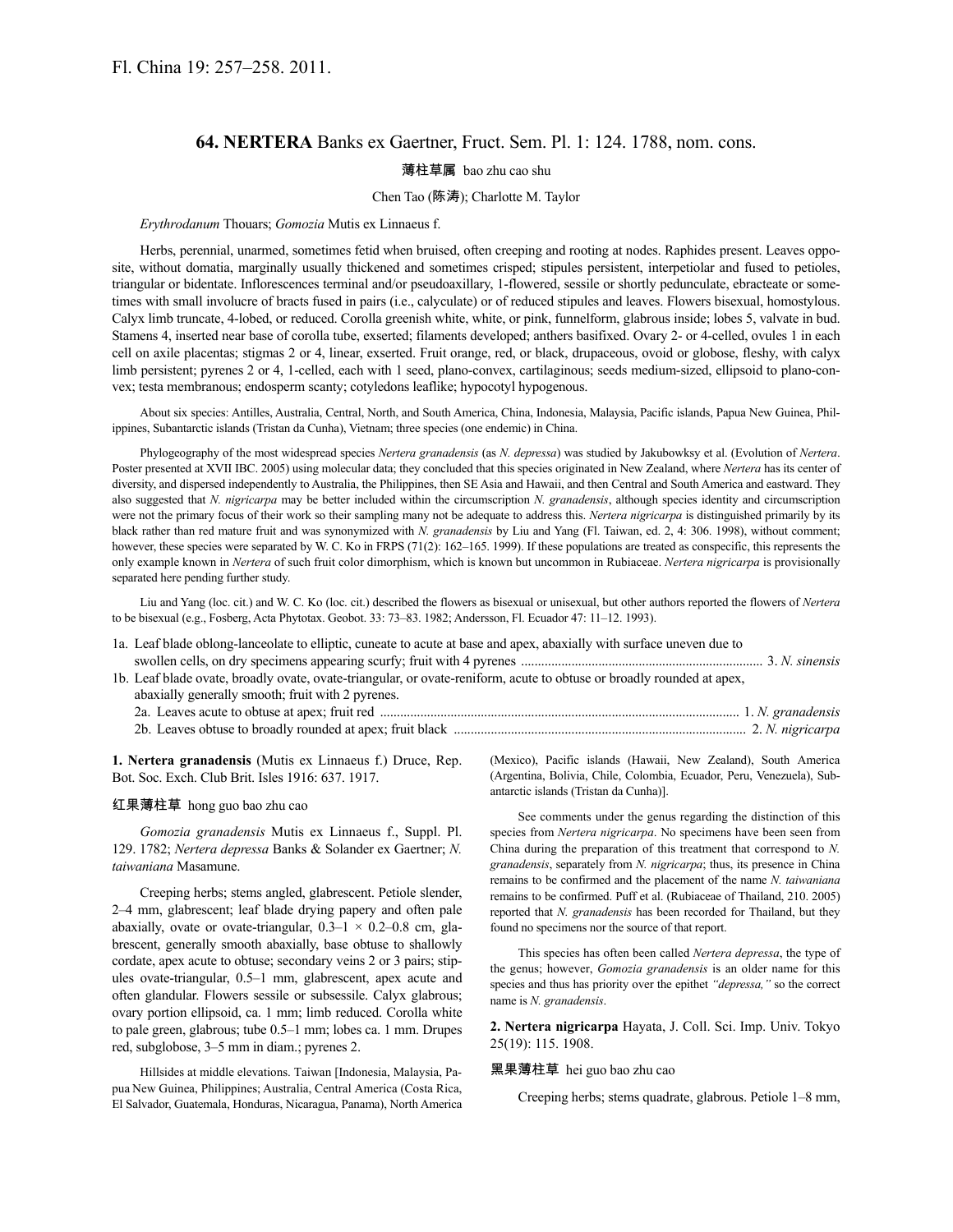glabrous; leaf blade drying papery, broadly ovate or ovatereniform,  $0.25-1 \times 0.3-1.1$  cm, glabrous, generally smooth abaxially, base rounded to truncate or cordulate then abruptly attenuate, apex obtuse to broadly rounded; secondary veins 2 or 3; stipules broadly triangular, 1–1.3 mm, glabrous, acute and often glandular. Flowers sessile. Calyx glabrous; ovary portion ovoid, ca. 1 mm; limb truncate to denticulate, 0.1–0.2 mm. Corolla probably pale green, urceolate-funnelform, glabrous; tube ca. 1 mm; lobes triangular, ca. 0.4 mm. Drupes black, ellipsoid to subglobose, 4–4.5 in diam., glabrous; pyrenes 2. Fl. Feb–Jul, fr. Mar–Jan.

Sparse forests, open fields; 900–2500 m. Fujian, Taiwan [Vietnam (*Averyanov et al. VH 427*, MO!)].

See comments under the genus description regarding the relationship of this species to *Nertera granadensis*. This is apparently the first report of this species from Vietnam.

**3. Nertera sinensis** Hemsley, J. Linn. Soc., Bot. 23: 391. 1888.

### 薄柱草 bao zhu cao

Low herbs, with main stems creeping and reproductive stems erect, to 10 cm tall; stems angled, glabrous. Petiole 1–3 mm, glabrous; leaf blade drying papery, oblong-lanceolate to elliptic,  $0.7-1.6 \times 0.35-0.5$  cm, glabrous or sparsely hispidulous on both surfaces, abaxially rough due to enlarged thinwalled cells that dry with scurfy appearance, base cuneate to acute, margins hispidulous, apex acute to cuneate; secondary veins not visible; stipules narrowly triangular, 0.8–1 mm, obtuse to acute or aristate and usually glandular. Flowers sessile. Calyx glabrous; ovary portion 1–1.5 mm; limb truncate, 0.1–0.2 mm. Corolla pale green, funnelform, glabrous; tube ca. 1 mm; lobes triangular, ca. 0.5 mm, acute to obtuse. Drupes dark blue to black, subglobose, 2–6 mm in diam.; pyrenes 4. Fl. Jul–Aug, fr. Jul–Nov.

● Mountain slopes, roadsides, ditch sides, rocks at riversides; 500–1300 m. Guangdong, Guangxi, Guizhou, Hubei, Hunan, Jiangxi, Sichuan, Yunnan.